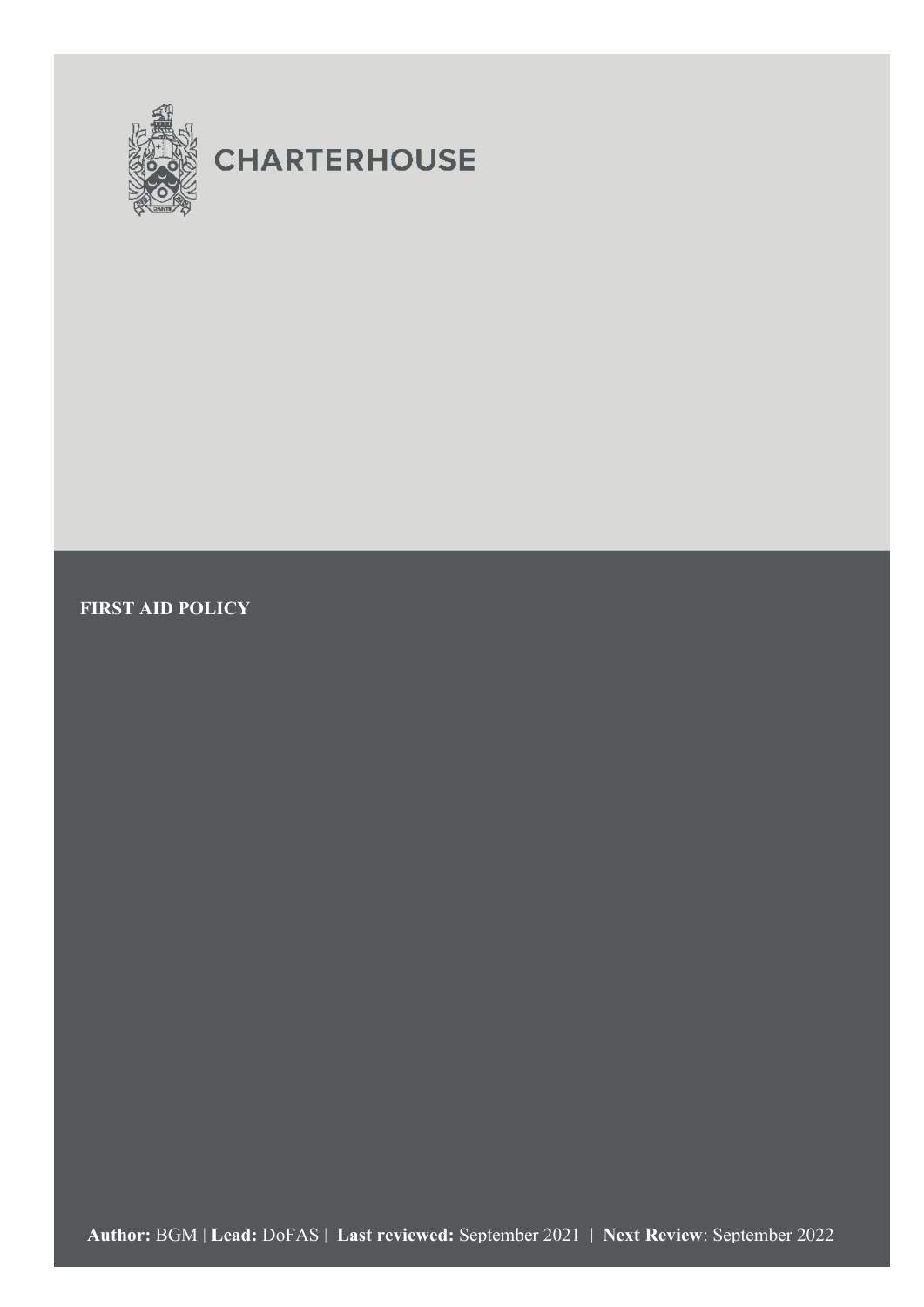# **Introduction**

1. This document sets out the policy to be followed for the provision of first aid within Charterhouse during term time and holiday periods. It also gives general guidance to staff for the provision of first aid to injured parties and to staff in control of visits away from the school. An assessment of the first aid requirements has been completed which takes into account the factors influencing our first aid requirements. These factors include: the size of the school; the proximity of supporting emergency services; the types of pupils, staff and visitors; specific hazards on site; availability of staff and resources at different times of the day and time of year; and previous accidents and incidents. Taking these factors into account this Policy ensures that there is an adequate provision of appropriate first aid at all times and that where individuals have been injured there are suitable processes in place to provide remedial treatment.

2. Charterhouse recognises its legal obligations in the provision of first aid and will comply with all legislative and regulatory requirements.

3. This policy applies to all Charterhouse employees.

# **Legislation**

- 4. a. The Health & Safety at Work, etc, Act 1974
	- b. The Management of Health and Safety at Work Regulations (MHSWR) 1999
	- c. Health and Safety (First Aid) Regulations 1981 (L74 3<sup>rd</sup> Edition 2013)

## **Resources**

5. The Hunt Health Centre. The HHC is manned during term time and is an invaluable resource when dealing with accidents; however, its primary role is to maintain medical services to pupils within the HHC and not to attend at other locations on the School estate to provide treatment to casualties. If assistance is thought to be required from the HHC, the HHC duty staff will make a discretionary decision regarding their attendance at the scene, taking into account the nature of the emergency and the conflicting need to staff the HHC, especially if there are in-patients. As the HHC is not open during School holiday periods, Support Staff supervisors and line managers, and Events / Lettings staff need to take this into consideration when dealing with accidents and / or emergencies in the workplace during these holiday periods.

6. The Security Department. Charterhouse has a permanently manned Security Department. All Security Staff are fully trained First Aiders and can be called upon to assist with casualties and coordinating any response, including directing emergency services to a casualty.

7. First Aid Kits. First Aid kits are available in every department, House. There is no regulatory list of items to be included in a first aid kit, as this is dependent on the activities being undertaken and the number of pupils or staff at risk. However, as a minimum, the following should be included in all Charterhouse First Aid kits:

- A leaflet giving general guidance on first aid
- Individually wrapped sterile plasters (assorted sizes)
- Sterile eye pads
- Individually wrapped triangular bandages
- Safety pins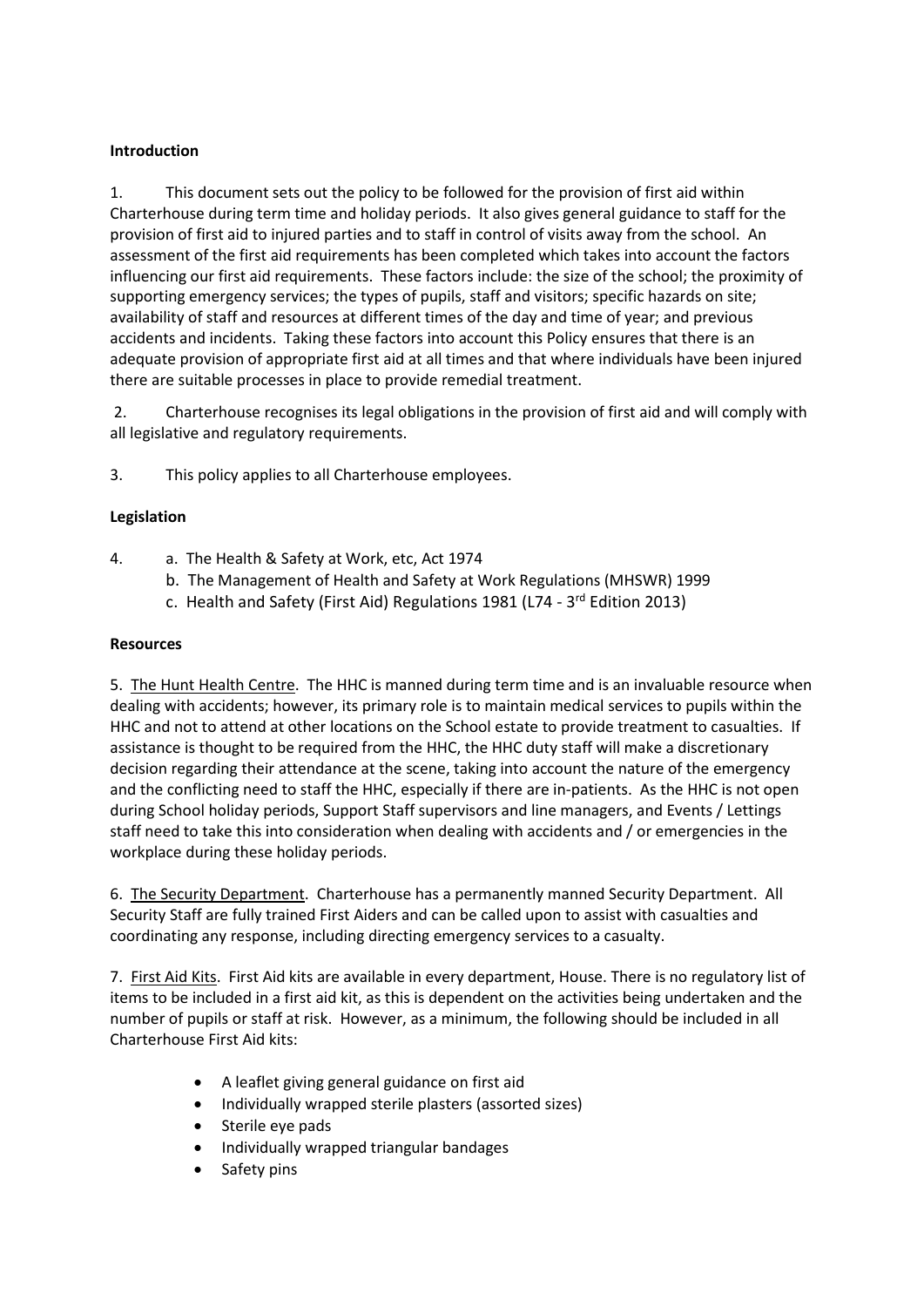- Large sterile individually wrapped un-medicated wound dressings
- Medium sized sterile individually wrapped un-medicated wound dressings
- Disposable gloves

7.1 The beak (or supervisor / line manager of a department) in charge of an activity or work process should consider if additional items, appropriate for the activity being undertaken, are required. For example, a first aid emergency foil blanket might be considered a requirement for outdoor activities during Winter.

7.2Out-of-School Visits. First Aid Kits, that are suitable and sufficient for the number of pupils and the type of activity planned, are to be taken on each out-of-school trip. Kits are available in Brooke Hall.

7.3 Replenishment of First Aid Kit Items. The Operations Manager is responsible for ensuring first aid kits are kept replenished, but staff are expected to advise the Operations Manager when items have been used, so that they can be replenished quickly.

8. Defibrillators. Defibrillators can be used by anyone and training is not required. Each defibrillator contains instructions on use and provide audible instructions. Note that they are designed in a way that it is impossible to deliver a shock to a casualty if it is not required. Defibrillators are located as follows:

- The Hunt Health Centre (this is a publicly available defibrillator: the access code is available from Security 07881 915674)
- The Queen's Sports Club
- The Security Vehicle
- Brooke Hall
- John Derry Technical Centre

9.Body Fluid Spillage Kits. The Operations Manager will ensure all (boarding) Pastoral Assistants and their reliefs, know how to deal with the spillage of body fluids and will ensure the appropriate equipment is available to them. In the event that help is required in a non-residential part of the School the Operations Manager will co-ordinate the response. A disposable Body Fluid Spills kit is available in each minibus.

## **Staff and Training**

10.Number, Location and Training of First Aiders. Under the existing Regulations, there is no defined number of first aiders: the number is determined by using the recommended Risk Assessment methodology. In accordance with the findings of the RA, the number of first aiders required, and the level of training they require, has been established. Due to the nature of the School it is not possible to provide a prescriptive location of all first aiders at any one time. As a minimum the School will provide the following:

a. Trained to First Aid at Work (FAW) Standard

All House (Boarding) Pastoral assistants and their reliefs (22) QSC staff (12) All HHC Staff (11) Dep Bursar and all direct reports All Security Staff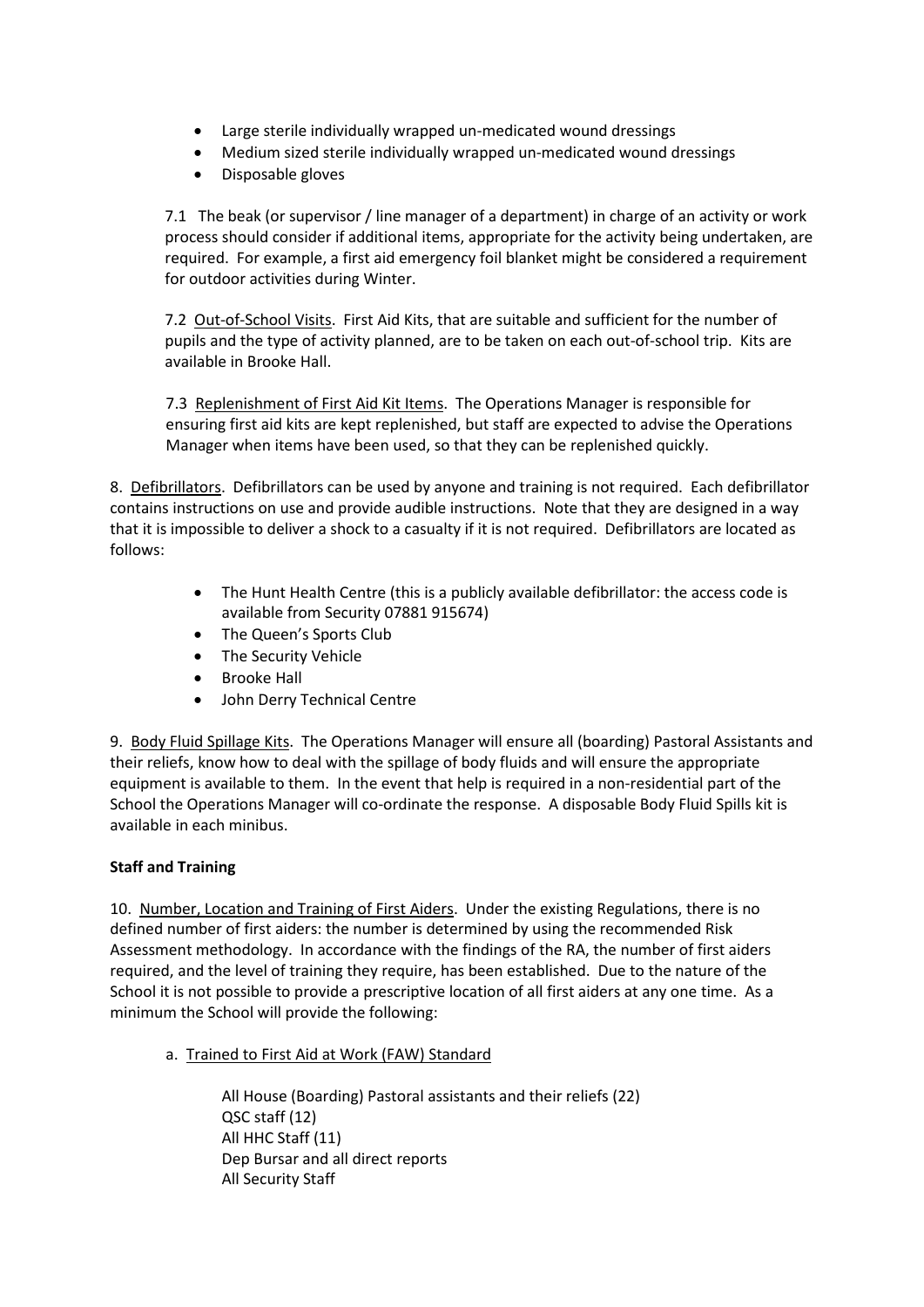At least one member of IT, Estates and Enterprises departments

Length of Course: Three Days Certificate Validity: 3 Years Re-training Requirement: Annual Half-Day Refresher

### b. Trained to Emergency First Aid at Work (EFAW) Standard

At least 25% Grounds staff At least 30% Estates / Maintenance staff At least 10% Operations staff

Length of Course: One Day Certificate Validity: 3 Years Re-training Requirement: Annual Half-Day Refresher

c. Trained to "Ofqual-certificated Training for Schools Staff" Standard

All beaks. (See below for requirements relating to hazardous activities)

Length of Course: 4 Hour Course Certificate Validity: 3 Years Re-training Requirement: Annual Half-Day Refresher

d. Hazardous Activities. A number of sports and activities have been defined by the School as hazardous and these require an additional approval process. These are:

- Rock Climbing (Indoor & Outdoor)
- Mountaineering, Hill Walking, Scrambling
- Swimming, Surfing, Sub Aqua
- Canoeing, Rowing, Sailing
- Off-road Driving, Off-road Cycling
- Horse Riding
- Skiing
- DoE Activities

As part of the approval process to undertake these activities, first aid support is one of the considerations made. The group leader will ensure that there is sufficient first aid cover for the group, eg. Mountain First Aid qualified personnel.

Length of Course: Dependent on Course Certificate Validity: Dependent on Course Re-training Requirement: Dependent on Course

It is possible that first aid cover may be provided by an external instructor joining the group ie. not a member of the School staff. Where this is the proposed method for providing first aid, activity leaders must ensure that the external providers' training is 'in date'.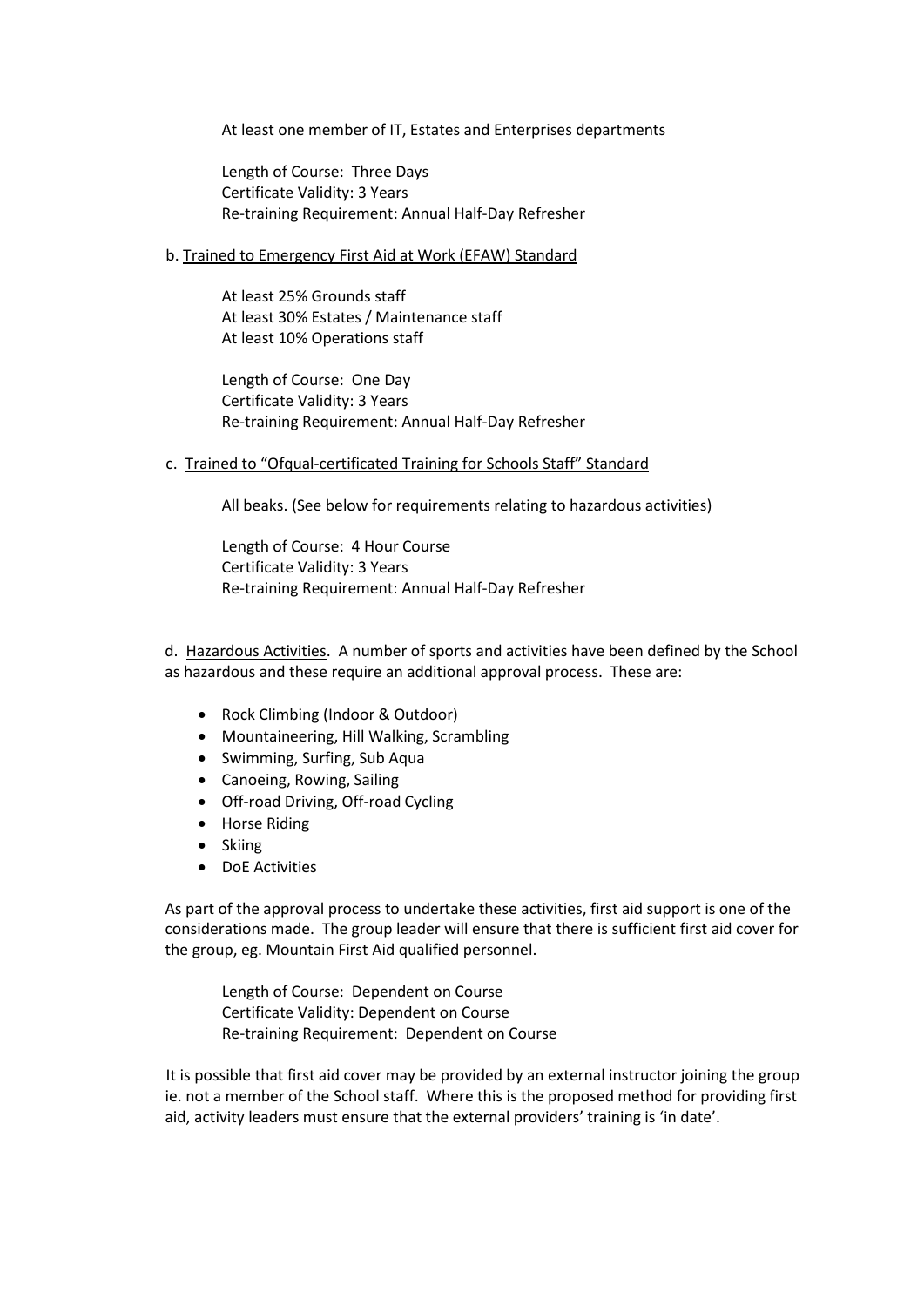e. Targeted Training. Specific guidance and recommendations for training in relation to specific conditions and illnesses (such as dealing with asthma, allergic attacks, general illness, etc) is available from the HHC.

f. Re-Training and Training Records. The HR Dept will maintain a record of all individual training and manage re-training as required.

#### **First Aid Action(s)**

11. The following first aid procedures are to be adopted when dealing with casualties:

#### Serious / Life-Threatening Injuries

All Casualties. When injuries to any casualty on campus are life threatening e.g. cardiac arrest, spinal injuries, severe haemorrhage or when injuries are such that they cannot be treated on site, AN AMBULANCE IS TO BE CALLED IN THE FIRST INSTANCE BY DIALLING 999. Security should then be contacted to assist with the casualty and coordinate the arrival of the ambulance crew and direct them to the casualty.

#### *Note:*

- *Casualties with suspected serious fractures or back or neck injuries must not be moved unless ambulance or other suitably qualified medical personnel are present. For the patient's safety, they must NOT be moved on the instructions of ANY bystander.*
- *If the casualty is unconscious or their airway is at risk, they should be placed in the recovery position regardless of suspected spinal injury.*

#### Significant Injuries

Pupils. For pupils who have suffered a significant injury, adults in charge should contact Security for assistance in the first instance. This assistance may include help to transfer the casualty to the HHC. While HHC staff may be called to provide advice and guidance in the treatment of the casualty, their attendance at an incident may not always be possible (See "The Role of The HHC" at para 5 above)

Staff or Visitors. For staff or visitors who have suffered significant injuries, suitable transport arrangements should be made to transfer the casualty to the nearest (NHS) treatment facility.

#### Minor Injuries

Pupils. Adults in charge of injured pupil should seek the assistance of a qualified first aider to assess and / or treat the casualty. If further treatment or assessment is required, adults in charge should whenever possible accompany those with minor injuries to the HHC for treatment / assessment.

Staff and Visitors. Minor injuries to staff or visitors should be treated by a qualified first aider.

#### **Reporting Accidents**